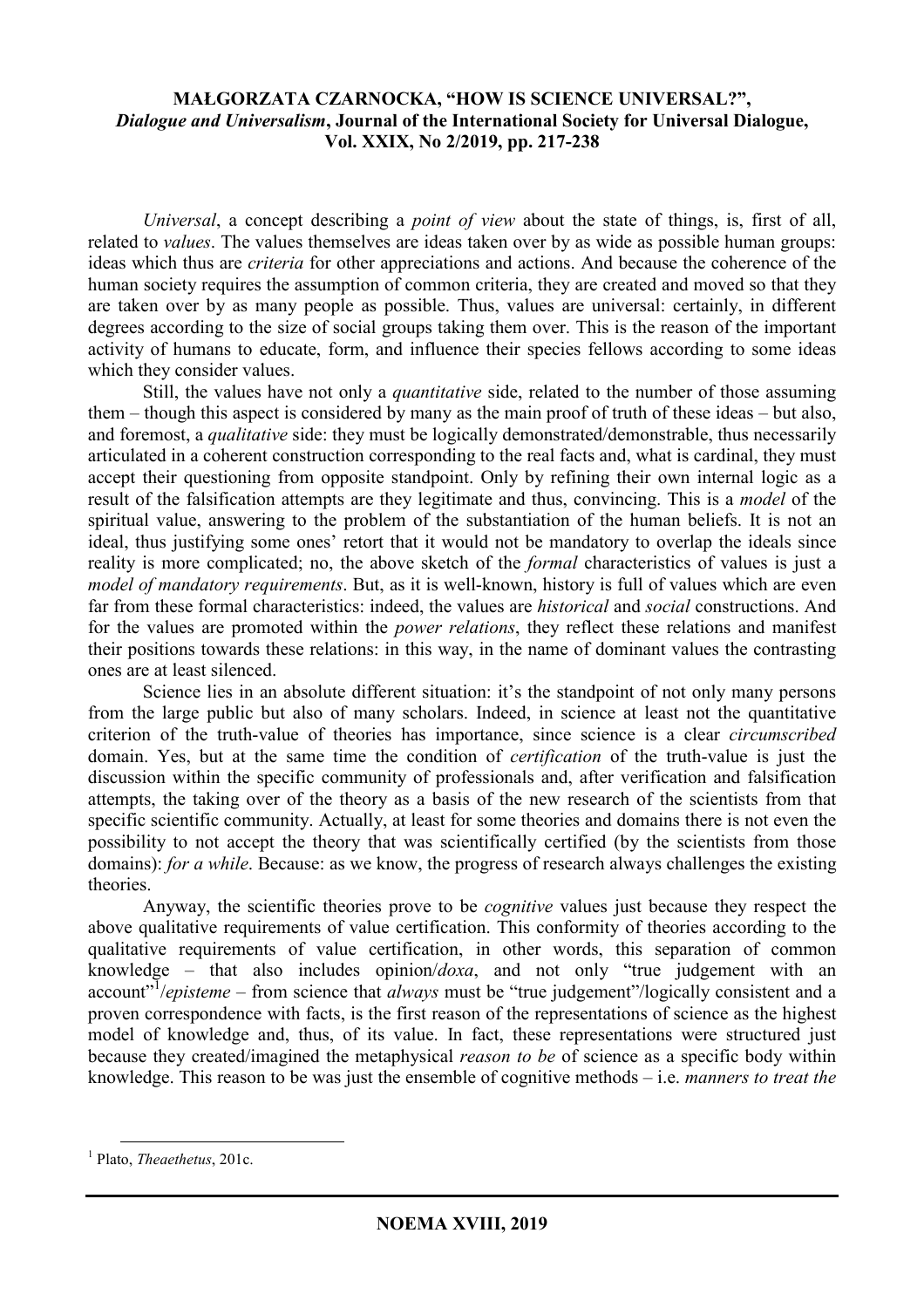entire route of the scientific inquiry and everything on this route – therefore, the position of science in front of the world and the cognitive results of this position.

The scientists have step by step constructed the image of irrefutability of the scientific attitude in front of the world and within the general knowledge (and ignorance), just by their tenacious effort to question and refute their own theories. Science has arrived to its pedestal just because/in proportion as some scientific theories were rejected by scientists. These ones were, certainly, proud of their activity but at the same time very lucid: so modest. They knew that their work is a collective relay race and that they gradually arrive to better understand the intertwining of things and their constitution, but that this understanding is always only a moment in the knowledge process. Briefly, *not the scientists have propagated positivism, but some philosophers*.

Positivism as a philosophical doctrine is absolutely opposed to the scientific positive recourse to facts. Scientists' trust in science is not tantamount to the speculative presuppositions about "scientists' belief that science will solve everything" till the ultimate truth by the investigation of the empirical reality and by empirical demonstrations. On the contrary, these presuppositions have been constituted as a defence of the traditional metaphysics when the modern science has overwhelmingly provided proofs against its ideologically translated speculative intuitions. "Science" was incriminated as the modern enemy of the speculative ideologies, and as a more dangerous enemy than all the idealistic dreamers of social reforms: because it was a cold substantiated refutation, and focused on the deep incongruities of the speculative ideologies, but *always only in an indirect way*; just because the purpose of science was not the victory over the speculative ideologies, was science so dreaded by them, or antipathetic; and also, because it was "socially neutral", i.e. not involved in class struggles and existential political decisions, or clearer, involved *mostly on the dominant politics' side*<sup>2</sup>; and the more it was "socially neutral" and cold examiner of the speculative tenets, the more it was hated as the gravedigger of the traditional absolute supremacy of the speculative ideologies. From this standpoint, the entire history of the growth of science was and is marked by the harsh attack against the scientific spirit: and *this attack and history were/are ideological, and not "simply spiritual"*. The growth of science took place through ideological battles, and not only through the mutual criticism of scientific theories.

We should mention that the social neutrality of science has been constituted on the ground of the historical separation between the physical and intellectual work, in fact it was a specific form of this separation. But concretely, the social neutrality of science was the result of two processes: *epistemological*, resulting from the scientific focus on concrete problems/systems cut out from their direct larger systems and obviously, from their indirectly related environment; and *ideological*, imposed by the dominant speculative philosophy not only in the trail of the traditional separation of spiritual activities from the dirty world but also because of the dominant *will to stop scientists' tendency to bring closer to social problems*. Mainly this ideological process explains why when the holistic type *scientific* researches have arrived to important outcomes (as ecology) they were not immediately assumed as new *paradigms* helping the applied analyses, and also why both the Western science *and* philosophy/ideology have *selectively* took over creations from non-Western areas.

Therefore, in the battle of science to develop its specific and rationalist capabilities, it inherently has influenced the modern spiritual atmosphere. And those who have discussed the reasons of this influence were (mainly) the philosophers. The issue was the existence, or not, of these reasons.

<sup>&</sup>lt;sup>2</sup> An example is that occurred in the First World War. As we remember, 93 German intellectuals (scientists, writers and poets, philosophers and theologians) have signed a manifesto supporting the war, while only 4 – including Einstein – have written and signed a counter manifesto.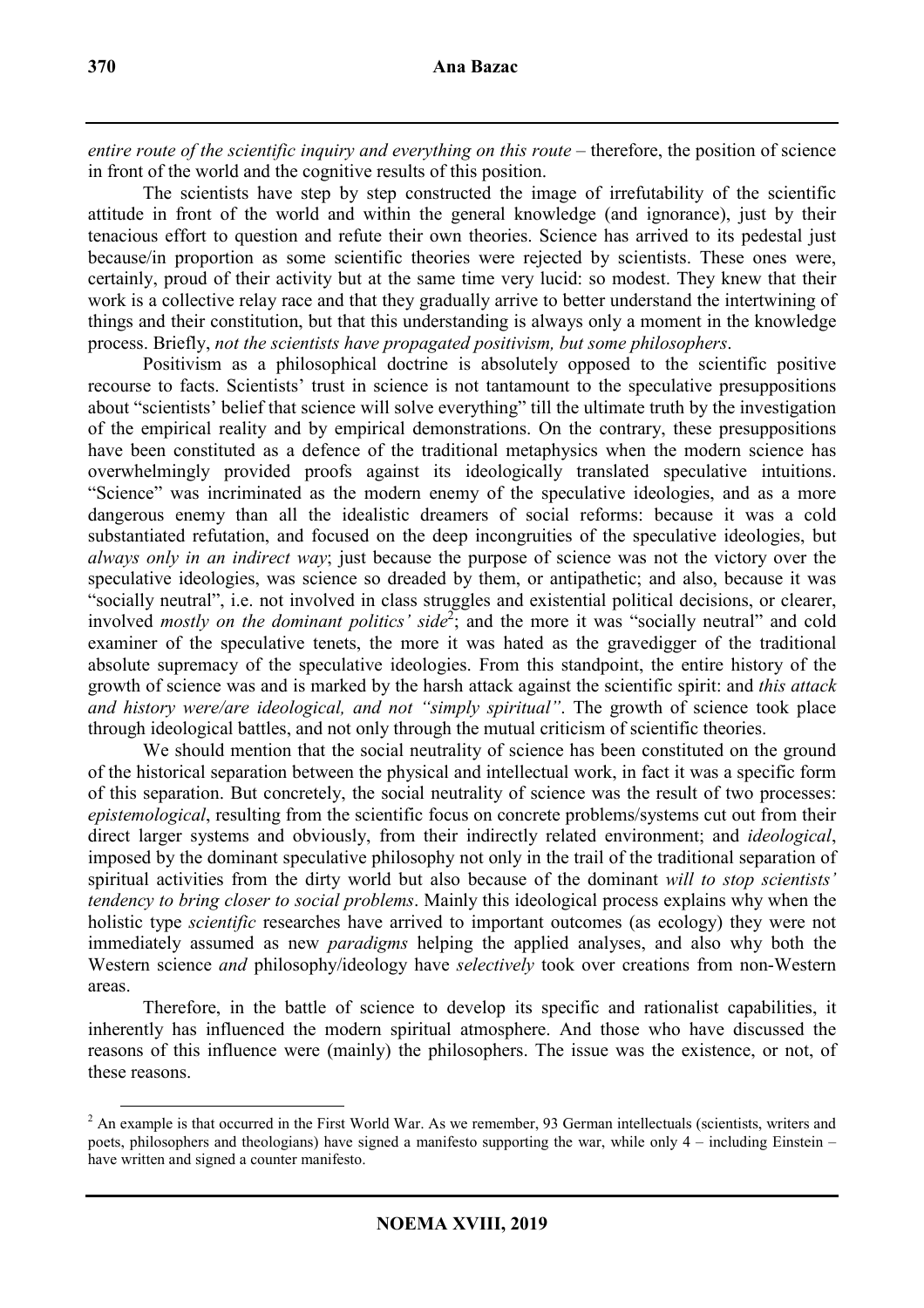And when the prestige of science has generally spread, the point at issue was no longer directly the existence of reasons of this prestige but the basis of these reasons.

The basis is just the consistency and accuracy of the scientific research and theories: *the epistemic standards and meeting of these standards explain the general assumption of scientific spirit*. But this means not only the universality of the scientific spirit but also the *sine qua non* character of the scientific epistemic standards and their meeting: just and only in this way is science universal, a model, a pole and a stake in the human knowledge. But how is science universal if it is a social creation in inherently particular cultural environments? Isn't it this ontological condition a barrier against the universality claim of scientific values (research, theories and spirit)? Małgorzata Czarnocka responds just to these two apparently opposed viewpoints.

Suggesting the problem of criteria of scientific knowledge, the topic of the article highlights the intense positions towards the claim or refusal of the universal value of science. Thus, two schools of thinking are described in a critical way: the foundation of epistemology and the present analytic *epistemology*, the school promoting the idea of universality of science on the basis of the epistemic standards of scientific endeavours and upshots, and the *sociology of knowledge*.

Both schools deploy comprehension exercises of the specificity of science, but – we must not forget – *they do this in the frame of the ideological battles around science*.

If we describe the two schools/tendencies as ideal models, it would not be false to depict them as a reflex of the physical-intellectual labour division, because none of them is sensitive to the *complexity* of praxis. However, the two philosophical positions towards science cover the *evolution*  of many reflections about the problems of knowledge and science and therefore, that reflex is only indirect and far away; and as the physical-intellectual labour opposition will be cancelled by the development of IT and AI, so the gap between the two schools will be overcome.

Is there a conflict between the two schools? Not necessarily: they *both* have instituted a noncombat state, because of their/rather the analytic school's assumption of the theory of impossibility of the mutual translations of tenets of the philosophical schools. Therefore, in the present philosophical landscape various schools and tenets coexist in an assumed cacophony. Małgorzata Czarnocka's article aims to surpass this situation by showing that the different tenets may be translated through the analysis of their consequences. Clearer: if some theories may be refuted by standpoints of the opposed school, other ones may well coexist in a superior theory.

At the same time, if we analyse the two schools' positions towards science we may affirm that *their truths are not mutually translatable*: because they pertain to *different* aspects.

Therefore, the *epistemological* theory of science substantiates the universal character of science on the basis of the epistemic standards that science constructs and from which it depends. Though "science" means many sciences, each of them with its own objects and rules for hypothesis creation, verification, experimentation / testing, confirmation and falsification, inference and outline of theories – and this letting aside their evolution –, in fact all of these differences subsume to the *common epistemic standards*: rational character and logical consistence in reasoning, questioning of premises/hypothesis<sup>3</sup>, concepts and methods and their rectification according to proofs (falsification: therefore, the proofs are "stronger" than the initial hypothesis or theory), severity of attitude in all the above requirements (learning from error), consideration of opposing theories in the same strict mode, honesty of researchers in all the moments of the research, so also in the communication of papers and the dialogue with the specialists (and the general public).

<sup>&</sup>lt;sup>3</sup> This is the main and cardinal difference between science aand religion: only science (always) questions its premises/hypotheses.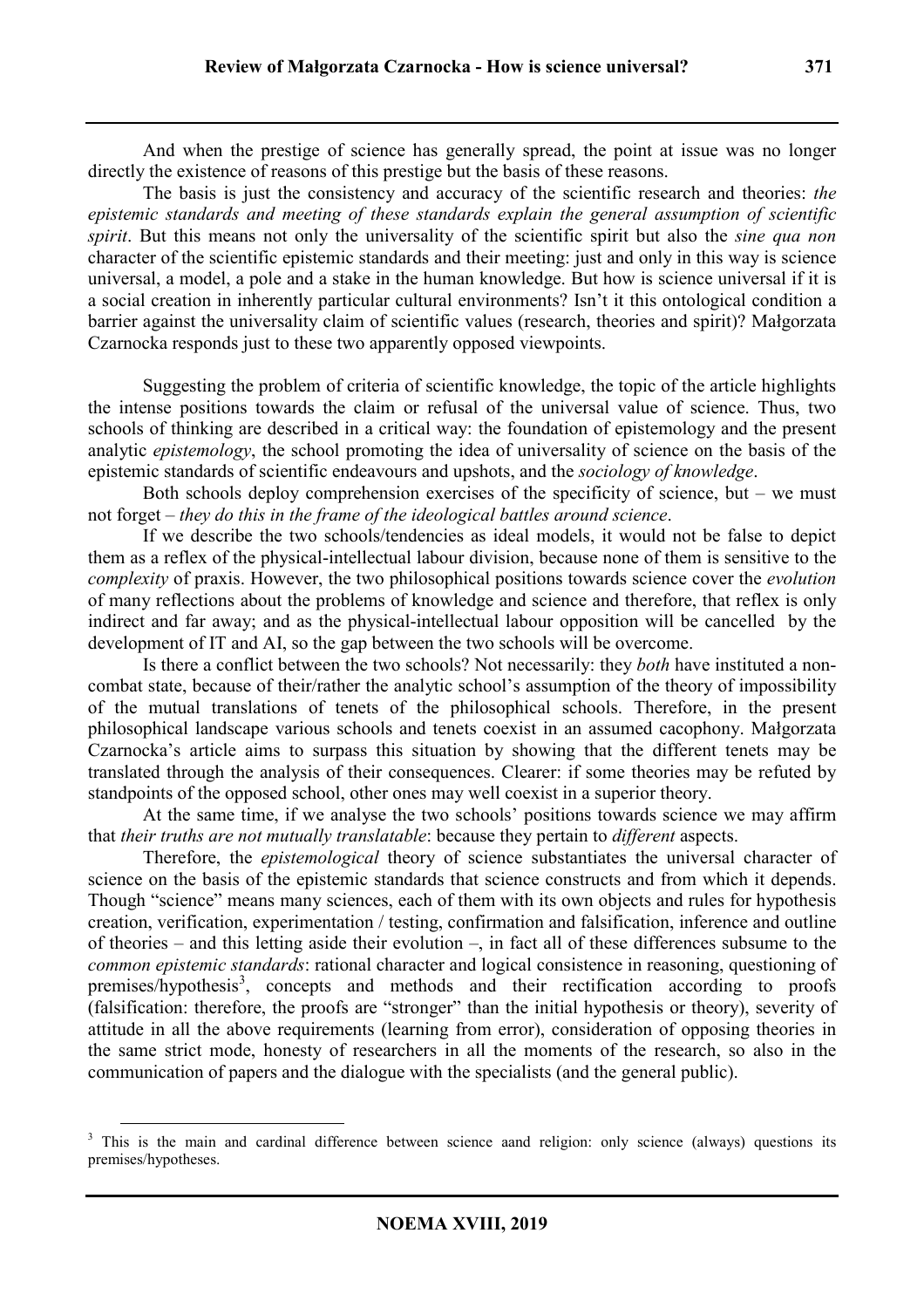The above configure an *ideal* model of science but, at the same time, the *criteria*  differentiating science from non-science<sup>4</sup>. Accordingly, Czarnocka's criticism of the epistemological school is too harsh: there are also ideological constraints which impose to the analytic philosophy to not be too interested about the origin of science and its relations with the external world (*however the author does not speak about these constraints*), but the *focus as such on the above criteria is simply the business of epistemology*. However, the fact that epistemology in its Kantian underpinnings, in neo-Kantianism and in analytic philosophy<sup>5</sup> is *not open to the problems of science's relations with the external world* generates serious shortcomings. This epistemology is bent in itself as a concave lens and this means that it omits some problems of scientific theories (demonstrations, verification etc.) resulted from the interference of external conditions: and this is a form of disengagement towards the scientific community of researches. This attitude is also the result of tarrying within the confines of the "ideal" science of physics. But with all these shortcomings, we have to retain the conclusion of this analytic epistemology: the *universality* of science, based just on the epistemic standards and the features of the scientific objects and regularities or laws.

It is probable that the exclusion of external factors which really distort the structures and architecture of science leads even to a deviation of the logic of the epistemological theories: but one cannot ignore that the ideal models of science and scientific procedures have generated just the big acquisitions related to the contents and limits of determinism, reductionism, change (the nonlinearity and multi-linearity of causal chains, the cumulating, bifurcation and revolution moments, the significances and identification of scientific concepts in both the internal coherence of theories and their correspondence with an object that is on the one hand constructed, while on the other hand it has to be empirically adequate, how much etc.), thus related to the surpassing of theories in the process of their criticism – therefore, *science criticises itself* – and to the margins of flexibility and ductility of the scientific theories resulted from the internal logic of scientific knowledge. Although the analytic epistemology is foreign to "continental" concepts, one may say that just its treatment of science highlights that, besides all the external determinism, there is an internal *telos* of science: that allows the understanding of the internal logic of rigorous knowledge; certainly, in relation with reality (and here a lot of problems), but anyway according to an internal logic.

And this also permits to understand that the epistemological truths – irrespective here of their partiality – are of a different order than the truths resulted from the confrontation of science with its social surroundings: indeed, *these two kinds of truths are not mutually translatable*/ *not reducible to each other*.

Yes, the article is right, according to the analytic epistemology the relation is: "the validity of scientific knowledge—the autonomy of science—the universality of science" (p. 222), but we should understand that this *analytic autonomy of science is necessary if we want a pole in our judgement of science*.

The diverse sociological theories corresponding here to the *sociology of knowledge* are opposed to this school of thinking. Is this sociology school really a challenge for epistemology? Only from the point when epistemology is both refractory to the integration of the *epistemological* problems generated by external factors and is separated from the real problems of humankind. In this isolated posture, the analytic philosophy legitimises at least the neo-liberal substitution of the scientific community debate with the rule of "experts".

Pointing that the sociologised theories about science do not constitute a philosophical school with a common programme – as the analytic epistemology does – the article defends the

<sup>&</sup>lt;sup>4</sup> As in the above note about religion that does not question its premises.

<sup>5</sup> The continuity Kant, neo-Kantianism and analytic philosophy as *anti-speculative position* is a good stress.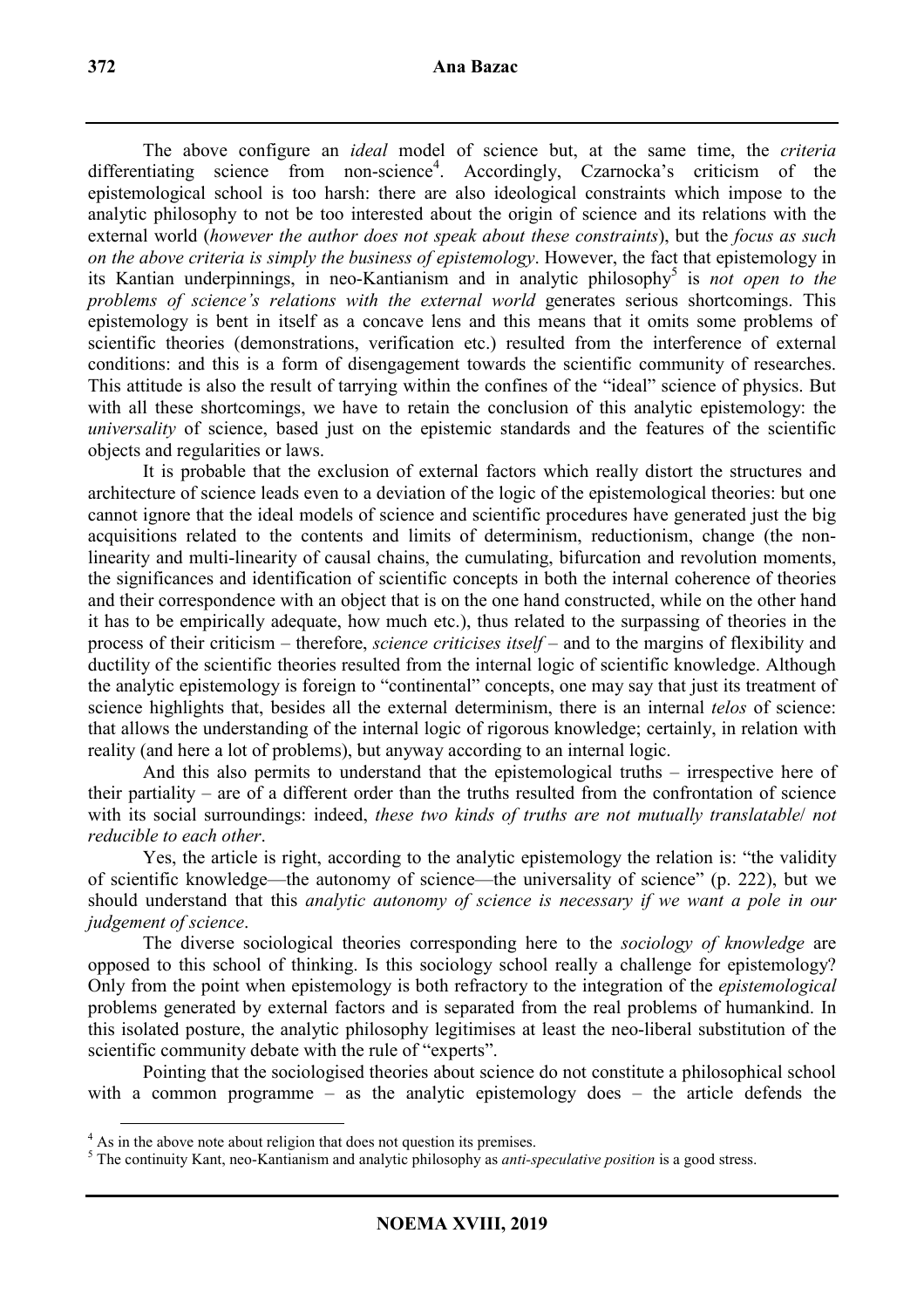meritorious *thesis* that "there are no grounds for the sociologised-epistemological distinction" (p. 228), indicating its reasons. *First*, rationalism only prevails in analytic epistemology (namely, not the entire analytic philosophy is rationalist), and not the entire sociology of knowledge considers science as randomly constituted as a result of different social facts. *Then*, the *normative* (linked to epistemology) and *descriptive* (related to the sociology of knowledge) distinction is not real. "Normative programmes aim to improve, idealise and repair scientific praxis, they are idealistic projections of scientific praxis and not praxis-remote, which means they contain essentially descriptive elements" (p. 228). *Thirdly*, the individual-social/collective distinction is not total – Czarnocka refuted it with the Kantian transcendent subject, but it can be rejected with the emergence of the *social epistemology* as such, and this emergence is a *normal development of epistemology*: as both criticism of the relativist and anti-objectivist standpoint about science and a supply of finer theories about truth-acquisition –. And *fourthly*, the social constructivism promoted by the sociology of knowledge does not at all means a direct causal relation between the scientific theories and the complex social contexts<sup>6</sup>.

 Nevertheless, one should underline, these contexts may outline different *meanings* to things and concepts and thus – in multi- mediated processes – may outline even the paths of different cultures<sup>7</sup>. What is important is that these mediated causations to not lead to mutual disagreement, hierarchy and non-translatability of cultures. This is the reason of the importance of the approaches of science. A concrete problem is that *the social distortion of the attitudes towards science* – that is always the result of *power relations* – *may lead to the failure to comply the epistemic truth/the epistemic conditions of truth*. Thus, on the one hand, the problem is the application of epistemic standards in the process of science – this application guaranteeing the universal assumption of the scientific spirit. On the other hand, when the social/cultural conditioning of science transforms into cultural particularism as a dogma, it attacks science's universal character.

The universal character of science, the article concludes, does in no way mean a single body of scientific concepts and theories: not this or that body represent the universality of science but the *epistemic standards* and the *goal to arrive to verified truths about the world*. If so, one may understand that the *constructivist* pattern of scientific representations is, as Czarnocka rightly so declares, "epistemic" (p. 235), thus specific to scientific universalism. Finally, when science is understood, besides as an epistemic endeavour, also as an inevitably social institution, the necessity of both the universal principles of science and society's observance of these principles appears as inherent and functional. At this point one may add that the attitude of society towards science requires the reciprocal obligation of science towards society: in the frame of the same principle of universality of science. The "responsible scientists" or different associations of responsible scientists today apply just the above-mentioned obligation.

Małgorzata Czarnocka's article is important because it highlights the necessity of science universalism, thus the necessity to differentiate between science and "pseudo-science". Also, it shows that the cultural particularism theorists "tend to bypass cultural similarities and concentrate on the differences" (p.234) while just the ethnographic and anthropological researches, they make

<sup>&</sup>lt;sup>6</sup> Indeed, this refutation is from Marx; and later only the dogmatic materialists thought that it would be a direct causal relation between the social processes and the spiritual creations. But if not direct, *it is indirect, however mediated*: and just this indirect involvement of the social facts into the meanders of thinking was rejected by the idealists who have also developed as epistemologists.

<sup>7</sup> See Guo Zhenzhen, *Pensée chinoise et raison grecque*, Préface de Daniel Parrochia, Presses Universitaire de Dijon, 2017.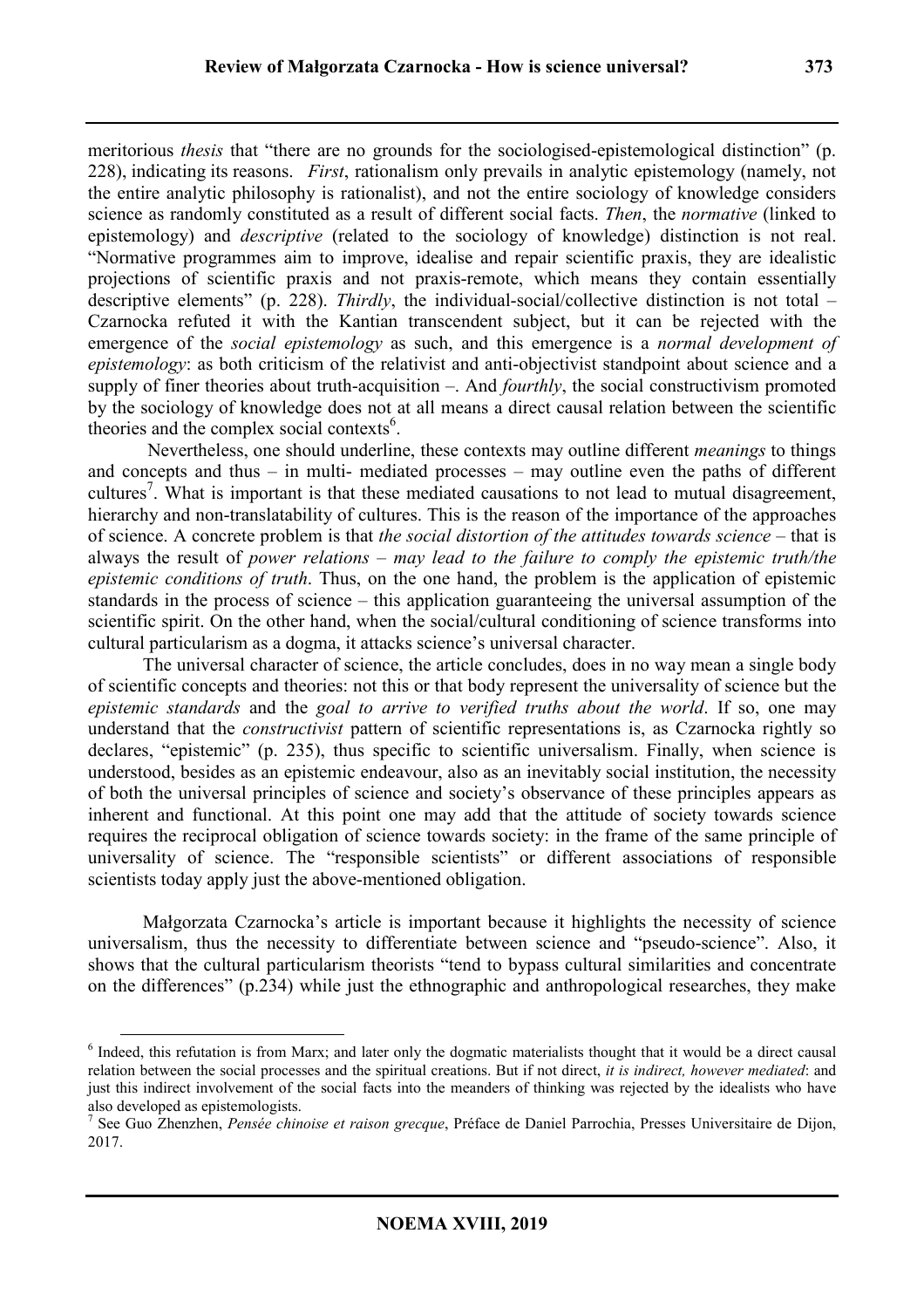little use however (p. 237), show the *similarities which are the underpinnings of the universalism of science*.

The article proposes a "base-level universality of science" based on "a common cultural fundament, or a single cultural base", in its turn based on the "human nature" (p. 237). Well, man is a cultural being, but without naming the rational and social aspects of the human nature it's difficult to infer "the single cultural basis". But the problem arises when the article asserts that "science emerged from certain elements<sup>8</sup> of this base and not the specific features of European culture (antique or modern)" (ibidem). In fact, this position endorses the a-social epistemology, without being conscious of this approach. Of course, science emerged on the basis of the rational character of the human being but *also/at the same time* on the basis of concrete complex social conditions. More dryly: science emerged not only from human curiosity and cleverness, but *at the same time* from concrete social needs, conditions, and opportunities.

However, letting aside this aspect, the article considers the base level global universalism a value "because what it really says is that all cultures have a common fundament, and that this fundament can serve as a platform for global-scale intersubjective communication without the need to resign from any of the cultures" (p. 237).

So, "we all are human beings"; yes, and this reminder is never worthless in the philosophical demonstrations. Nevertheless, it is not enough; even when it is specified as the basis, the "content-free, inter-culturally acceptable criteria for the activity of communicating" (p. 238). In order to being convincing, those inter-culturally acceptable criteria should be highlighted as the *common principles of science* (as *epistemic standards* but also as *behaviour standards*<sup>9</sup> ).

But this is not at all "base-level universality": it is an aspect of the *dialectics* – contradictory coexistence/coexistence of opposites – of *universality determined by the internal mechanism of science* and *culturally coloured particularity of conditions of science*. And to speak only about culture (though, obviously, culture encloses everything is human related) is not enough in this philosophical demonstration. One should speak also and clearly about the social aspects. I think that a reason of an impression that the demonstration is unfinished is just the lack of these aspects.

The social relations as essential conditions of science, mediated by values, do not lead to the rarefaction of the universal human, but on the contrary reveal it, and just through their contradictory manifestations. When Heidegger has criticised humanism (1946) he spoke in fact about ideologies which have promoted their social/class interests by covering them with their cultural particularity equated as universalism. The difference between particular social interests – difference he spoke not about – is just the manners the human being (or better, the human beings) was/were treated: in an abstract manner (already criticised by Hegel), thus lacked by any concrete problems generated by their social positions (and thus it was easy to give to abstract humans the wanted particularity), or in a concrete social manner that led to attempts to rationally understand the human problems from *both* the standpoint of universality and particular conditions and values.

The author's emphasis of the "content-free" criteria as the vectors of the possibility to think the universality of man and science rightfully suggests that there is about a formal/logical/"syntactic" structuring of these criteria. But *at the same time* the formal entails not only the "external" content but also more specified formal criteria and aspects: as, for example, the behaviour principles of science. These ones are not simply the following of the epistemic standards

<sup>&</sup>lt;sup>8</sup> The article does not name which elements.

<sup>9</sup> As in Robert Merton, indeed. See Ana Bazac, "Ritmurile științei", *Noema*, XV, 2016, pp. 33-82 [The rhythms of science].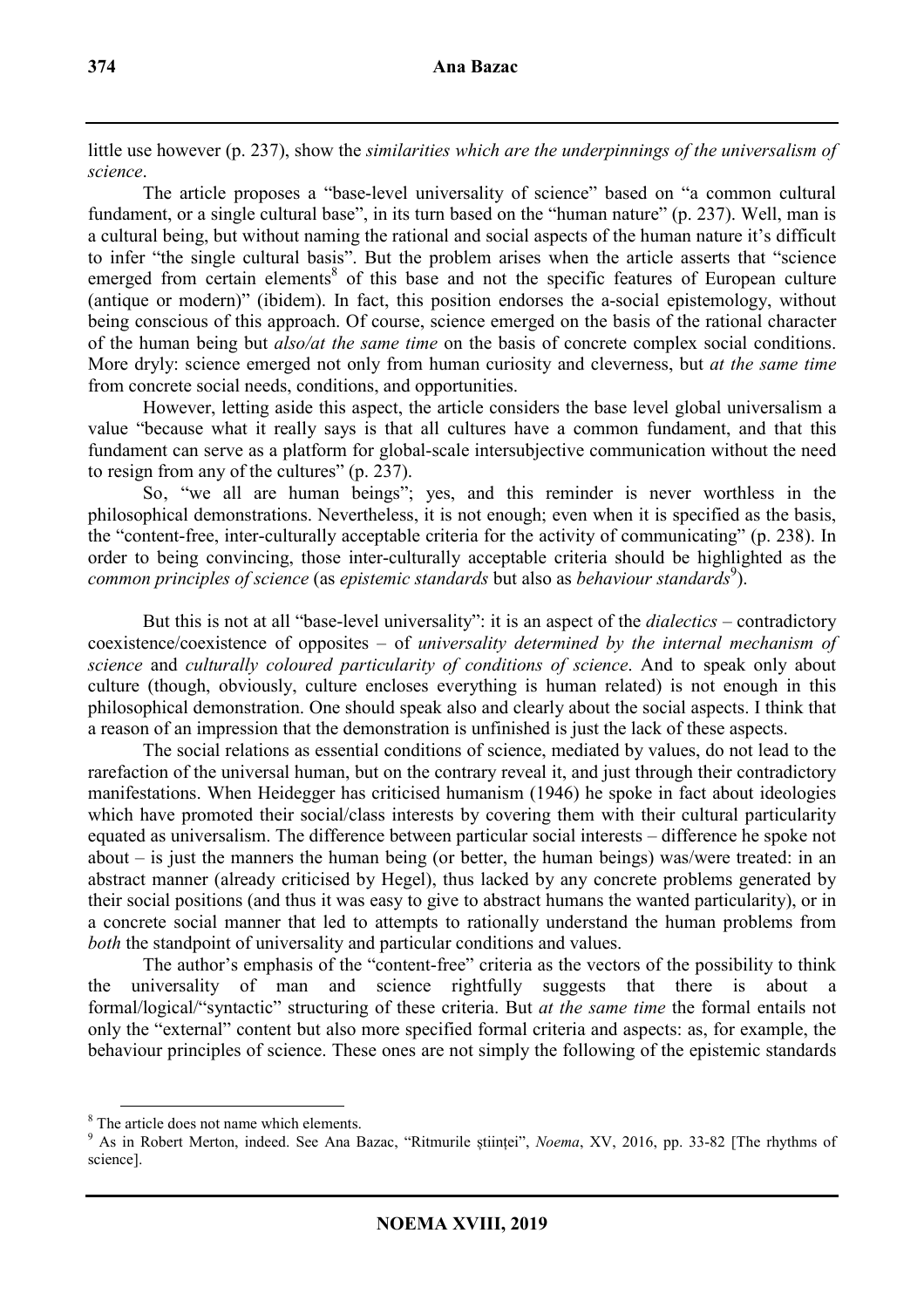of science: if they were articulated, it was also because the observance of these standards in society faced concrete social hindrances.

The *cognitive interests are "processed" by and through social (ideologically mediated) interests*. For this reason, these two aspects should not be separated. The two philosophical paradigms analysed by the article as *extreme* positions towards science – supporting or rejecting its universal character – are, from my standpoint, only *moments* in the understanding of science. Actually, *my expectation when I learned the title and abstract of the article was just to see how is sketched the dialectical approach where the two paradigms are complementary*. Or the logic deployed there has only in passing, unconvincingly and with a timid wariness suggested this dialectic of the *core* of the paradigms (the epistemic standards and the mechanism and functioning of science, and the general cultural determinism of science).

But if one speaks not only about culture in general but also about the social relations, and one does not forget that the ideological battles around science are related to the general ideological battles around values, one can understand that besides the *core* of paradigms there are also the coating of *exaggerations*: that science would be absolutely autonomous from science and that the cultural determinism would annul any universal feature of science, leading to a non-united variety. The core elements of the philosophical paradigms which are promoted by those thinkers who do not assume in a clear-cut manner the reasons of their positions and do not criticise them are always *surrounded by the layer of exaggerations*, because just this layer represents the conscious or unconscious ideological influence and taking over of this influence. Accordingly, these doctrines advance a mixture of truth and non-truth, and legitimate the non-truth with the truth. However, in front of this situation, the criticism against the two extreme positions towards science rightfully confronted the non-truth but did not explicitly arrive to the dialectical idea that, if the truth of the two positions is integrated, their non-truth, *determined by concrete ideological causes*, is annulled.

The contribution of the article, the "base-level universality of science", is contradictory: on the one hand, it does not oppose the diverse cultural determinism of science, and it, I hope from a slip of pen, "professes cultural autonomy" (p. 238) (a not too happy formula, and here we see that it definitely rejects the reference to the social conditioning); on the other hand, it promotes "the isolation of scientific praxis from the social world" (p. 239). In other words, the base-level universality of science is no longer constituted only from the epistemic standards which outline the ideal of science, but also from the prescription to keep the "autonomy of science" (ibidem). But the *universality of science results only from its internal logic: that gives the epistemic standards*. The above recommendation is already from without this logic.

As I mentioned before, the epistemological truth – the core of the epistemological paradigm – and the culture dependent truth, the core of the sociological theory of knowledge, *are not mutually translatable because they are of different orders/reality*. However, the paradigms of these philosophical approaches are *total*: they contain their cores and their layers of exaggerations. And this allows our dialectical view: science is universal through its epistemic standards and behavioural standards (which are *internal* to the logic of science), i.e. through the fact that these standards reflect the ends of science and the correspondence of its procedural means to its ends. But science is a *total social phenomenon*, thus includes the scientific practice and therefore, it involves the transfiguring of standards through all cultural and social conditions; and that, despite all processes of transfiguring as a result of all social conditions, without the observance of standards there is no science. Then, the total phenomenon of science *can be judged* according to/from the standpoint of the relationships between standards and the complex social conditioning. This dialectics better explains the universality of science than the base cultural universality (unfortunately, not defined).

The first half of the last message of the article is very easy understandable: one must preserve the standards – and it's absolutely necessary –: "but in order to be authentic and valid, it